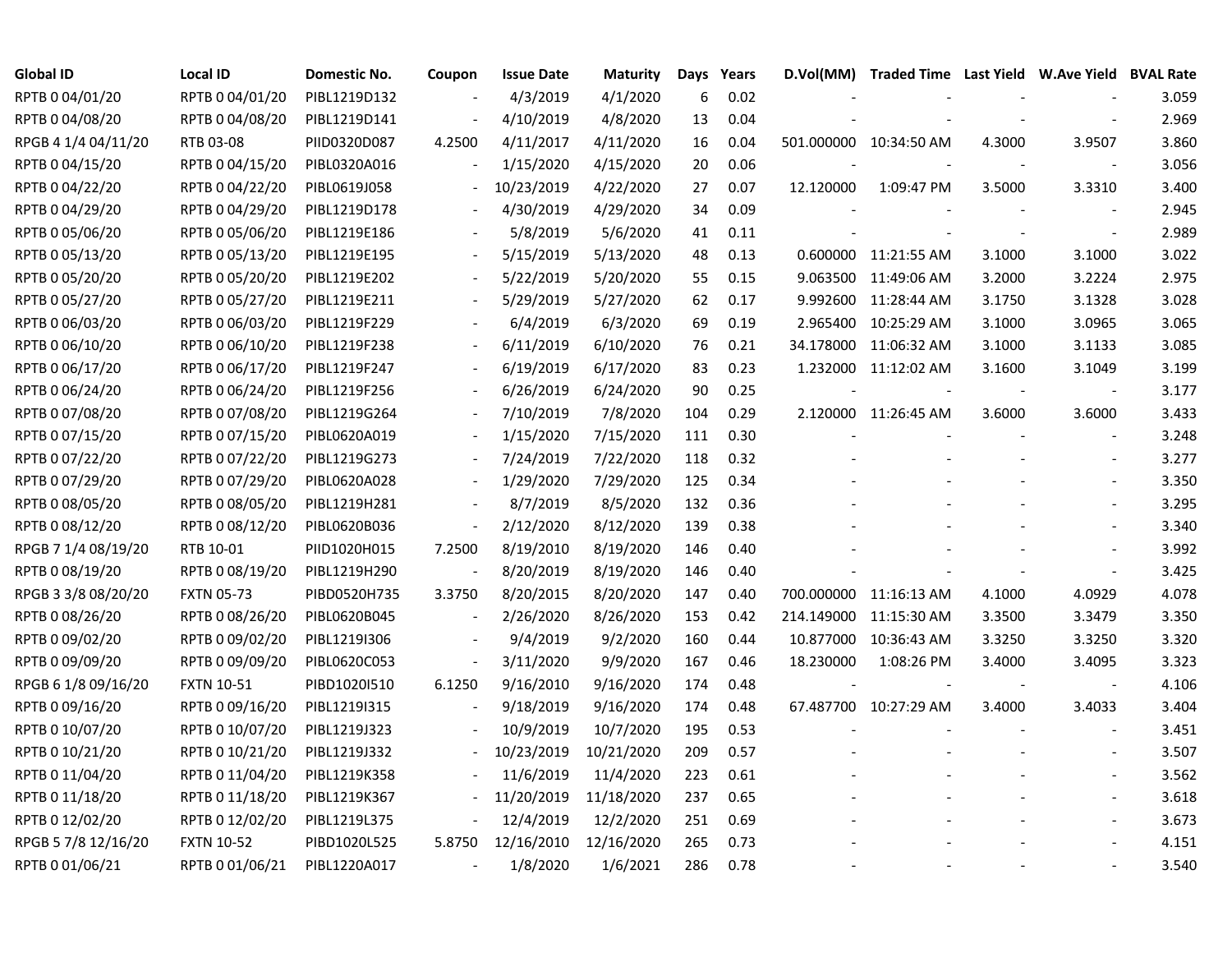| <b>Global ID</b>     | <b>Local ID</b>   | Domestic No. | Coupon                   | <b>Issue Date</b> | <b>Maturity</b>  | Days | Years | D.Vol(MM)                | Traded Time Last Yield W.Ave Yield BVAL Rate |        |        |       |
|----------------------|-------------------|--------------|--------------------------|-------------------|------------------|------|-------|--------------------------|----------------------------------------------|--------|--------|-------|
| RPTB 0 01/13/21      | RPTB 0 01/13/21   | PIBL1220A026 |                          | 1/15/2020         | 1/13/2021        | 293  | 0.80  |                          |                                              |        |        | 3.900 |
| RPTB 0 01/20/21      | RPTB 0 01/20/21   | PIBL1220A035 |                          | 1/22/2020         | 1/20/2021        | 300  | 0.82  |                          |                                              |        |        | 4.152 |
| RPGB 4 1/4 01/25/21  | <b>FXTN 03-23</b> | PIBD0321A236 | 4.2500                   | 1/25/2018         | 1/25/2021        | 305  | 0.84  |                          |                                              |        |        | 4.279 |
| RPTB 0 01/27/21      | RPTB 0 01/27/21   | PIBL1220A044 | $\overline{\phantom{a}}$ | 1/29/2020         | 1/27/2021        | 307  | 0.84  |                          |                                              |        |        | 3.973 |
| RPTB 0 02/03/21      | RPTB 0 02/03/21   | PIBL1220B052 |                          | 2/5/2020          | 2/3/2021         | 314  | 0.86  |                          | 36.693000 10:49:47 AM                        | 3.8500 | 3.8500 | 3.686 |
| RPTB 0 02/10/21      | RPTB 0 02/10/21   | PIBL1220B061 | $\overline{\phantom{a}}$ | 2/12/2020         | 2/10/2021        | 321  | 0.88  |                          |                                              |        |        | 3.707 |
| RPTB 0 02/17/21      | RPTB 0 02/17/21   | PIBL1220B070 | $\overline{\phantom{a}}$ | 2/19/2020         | 2/17/2021        | 328  | 0.90  | 0.573000                 | 9:35:11 AM                                   | 3.5500 | 3.5500 | 3.942 |
| RPTB 0 02/24/21      | RPTB 0 02/24/21   | PIBL1220B089 | $\blacksquare$           | 2/26/2020         | 2/24/2021        | 335  | 0.92  |                          |                                              |        |        | 3.830 |
| RPGB 7 3/8 03/03/21  | RTB 10-02         | PIID1021C027 | 7.3750                   | 3/3/2011          | 3/3/2021         | 342  | 0.94  |                          | 5.000000 10:37:56 AM                         | 4.4000 | 4.4000 | 4.252 |
| RPTB 0 03/03/21      | RPTB 0 03/03/21   | PIBL1220C097 | $\blacksquare$           | 3/4/2020          | 3/3/2021         | 342  | 0.94  |                          |                                              |        |        | 3.613 |
| RPTB 0 03/10/21      | RPTB 0 03/10/21   | PIBL1220C104 | $\overline{\phantom{a}}$ | 3/11/2020         | 3/10/2021        | 349  | 0.96  | 14.366000                | 1:57:22 PM                                   | 3.4500 | 3.5155 | 3.560 |
| RPTB 0 03/17/21      | RPTB 0 03/17/21   | PIBL1220C113 | $\overline{\phantom{a}}$ | 3/18/2020         | 3/17/2021        | 356  | 0.98  | 75.978000                | 1:29:05 PM                                   | 3.5600 | 3.5666 | 3.547 |
| RPGB 3 1/2 03/20/21  | <b>FXTN 07-57</b> | PIBD0721C574 | 3.5000                   | 3/20/2014         | 3/20/2021        | 359  | 0.98  |                          | 368.140000 11:51:48 AM                       | 4.3000 | 4.2845 | 4.306 |
| RPGB 6 1/2 04/28/21  | <b>FXTN 10-53</b> | PIBD1021D531 | 6.5000                   | 4/28/2011         | 4/28/2021        | 398  | 1.09  |                          |                                              |        |        | 4.160 |
| RPGB 4 7/8 06/13/21  | RTB 03-09         | PIID0321F092 | 4.8750                   | 6/13/2018         | 6/13/2021        | 444  | 1.22  |                          | 2.000000 10:47:33 AM                         | 4.2000 | 4.2000 | 4.283 |
| RPGB 5 3/4 10/20/21  | RTB 10-03         | PIID1021J039 | 5.7500                   | 10/20/2011        | 10/20/2021       | 573  | 1.57  |                          |                                              |        |        | 4.385 |
| RPGB 5 3/4 11/24/21  | <b>FXTN 10-55</b> | PIBD1021K551 | 5.7500                   | 11/24/2011        | 11/24/2021       | 608  | 1.67  |                          |                                              |        |        | 4.403 |
| RPGB 6 3/8 01/19/22  | <b>FXTN 10-54</b> | PIBD1022G545 | 6.3750                   | 7/19/2011         | 1/19/2022        | 664  | 1.82  |                          |                                              |        |        | 4.451 |
| RPGB 4 01/26/22      | <b>FXTN 05-74</b> | PIBD0522A747 | 4.0000                   | 1/26/2017         | 1/26/2022        | 671  | 1.84  | 1300.000000 11:12:01 AM  |                                              | 4.5800 | 4.5833 | 4.563 |
| RPGB 15 03/14/22     | <b>FXTN 20-02</b> | PIBD2022C021 | 15.0000                  | 3/14/2002         | 3/14/2022        | 718  | 1.97  |                          |                                              |        |        | 4.460 |
| RPGB 4 3/4 07/04/22  | <b>FXTN 03-24</b> | PIBD0322G247 | 4.7500                   | 7/4/2019          | 7/4/2022         | 830  | 2.27  | 834.930000               | 1:52:54 PM                                   | 4.5500 | 4.5440 | 4.542 |
| RPGB 4 7/8 08/02/22  | <b>FXTN 10-56</b> | PIBD1022H562 | 4.8750                   | 8/2/2012          | 8/2/2022         | 859  | 2.35  |                          |                                              |        |        | 4.503 |
| RPGB 4 3/4 09/13/22  | <b>FXTN 10-57</b> | PIBD1022I570 | 4.7500                   | 9/13/2012         | 9/13/2022        | 901  | 2.47  |                          |                                              |        |        | 4.522 |
| RPGB 12 3/4 10/17/22 | <b>FXTN 20-03</b> | PIBD2022J033 | 12.7500                  | 10/17/2002        | 10/17/2022       | 935  | 2.56  |                          |                                              |        |        | 4.525 |
| RPGB 4 5/8 12/04/22  | RTB 05-11         | PIID0522L114 | 4.6250                   | 12/4/2017         | 12/4/2022        | 983  | 2.69  |                          | 287.100000 11:31:54 AM                       | 4.3250 | 4.5855 | 4.566 |
| RPGB 4 12/06/22      | <b>FXTN 10-58</b> | PIBD1022L585 | 4.0000                   | 12/6/2012         | 12/6/2022        | 985  | 2.70  |                          |                                              |        |        | 4.540 |
| RPGB 4 3/8 02/11/23  | RTB 03-10         | PIID0323B101 | 4.3750                   | 2/11/2020         | 2/11/2023 1,052  |      | 2.88  |                          | 187.282000 11:30:31 AM                       | 4.3750 | 4.4204 | 4.447 |
| RPGB 13 02/20/23     | <b>FXTN 20-04</b> | PIBD2023B048 | 13.0000                  | 2/20/2003         | 2/20/2023 1,061  |      | 2.91  |                          |                                              |        |        | 4.562 |
| RPGB 5 1/2 03/08/23  | <b>FXTN 05-75</b> | PIBD0523C752 | 5.5000                   | 3/8/2018          | 3/8/2023 1,077   |      | 2.95  |                          | 20.000000 10:03:53 AM                        | 4.6500 | 4.6500 | 4.707 |
| RPGB 3 1/2 04/21/23  | <b>FXTN 07-58</b> | PIBD0723D588 | 3.5000                   | 4/21/2016         | 4/21/2023 1,121  |      | 3.07  |                          | 438.780000 11:48:37 AM                       | 4.5525 | 4.5513 | 4.551 |
| RPGB 11 7/8 05/29/23 | <b>FXTN 20-05</b> | PIBD2023E054 | 11.8750                  | 5/29/2003         | 5/29/2023 1,159  |      | 3.17  |                          |                                              |        |        | 4.581 |
| RPGB 3 1/4 08/15/23  | RTB 10-04         | PIID1023H046 | 3.2500                   | 8/15/2013         | 8/15/2023 1,237  |      | 3.39  |                          |                                              |        |        | 4.546 |
| RPGB 11 3/8 10/23/23 | <b>FXTN 20-06</b> | PIBD2023J068 | 11.3750                  | 10/23/2003        | 10/23/2023 1,306 |      | 3.58  |                          |                                              |        |        | 4.602 |
| RPGB 6 1/4 03/12/24  | RTB 05-12         | PIID0524C129 | 6.2500                   | 3/12/2019         | 3/12/2024 1,447  |      | 3.96  |                          | 377.330000 11:47:44 AM                       | 4.5750 | 4.6204 | 4.600 |
| RPGB 4 1/2 04/20/24  | <b>FXTN 07-59</b> | PIBD0724D595 | 4.5000                   | 4/20/2017         | 4/20/2024 1,486  |      | 4.07  | $\overline{\phantom{a}}$ |                                              |        |        | 4.643 |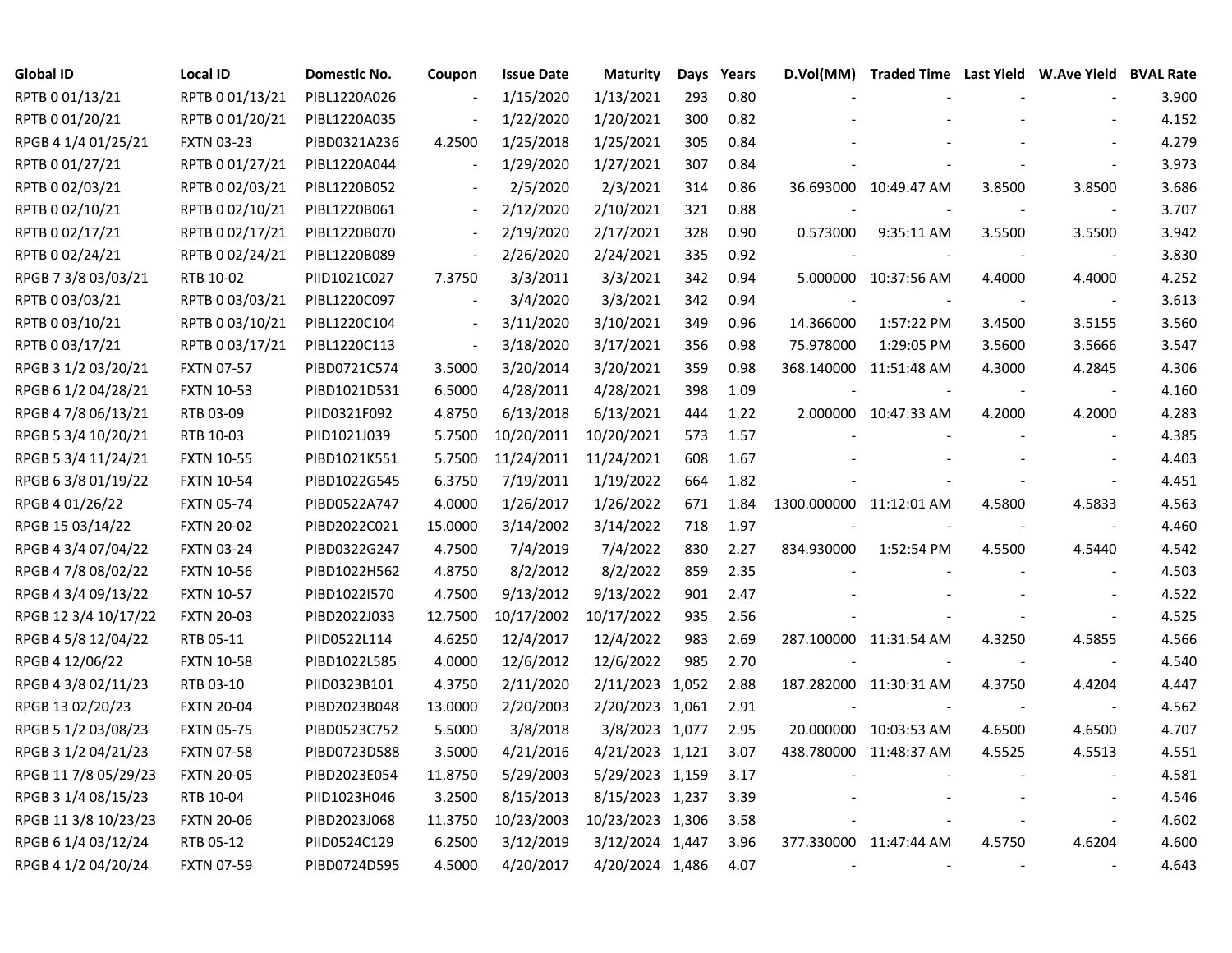| <b>Global ID</b>     | <b>Local ID</b>   | Domestic No. | Coupon  | <b>Issue Date</b> | <b>Maturity</b>        | Days | Years | D.Vol(MM)   | Traded Time Last Yield W.Ave Yield BVAL Rate |        |                          |       |
|----------------------|-------------------|--------------|---------|-------------------|------------------------|------|-------|-------------|----------------------------------------------|--------|--------------------------|-------|
| RPGB 12 3/8 06/03/24 | <b>FXTN 20-07</b> | PIBD2024F075 | 12.3750 | 6/3/2004          | 6/3/2024 1,530         |      | 4.19  |             |                                              |        |                          | 4.629 |
| RPGB 12 7/8 08/05/24 | <b>FXTN 20-08</b> | PIBD2024H086 | 12.8750 | 8/5/2004          | 8/5/2024 1,593         |      | 4.36  |             |                                              |        |                          | 4.632 |
| RPGB 4 1/8 08/20/24  | <b>FXTN 10-59</b> | PIBD1024H595 | 4.1250  | 8/20/2014         | 8/20/2024 1,608        |      | 4.40  |             | 750.000000 11:49:35 AM                       | 4.8000 | 4.7910                   | 4.778 |
| RPGB 4 1/4 10/17/24  | <b>FXTN 05-76</b> | PIBD0524J762 | 4.2500  | 10/17/2019        | 10/17/2024 1,666       |      | 4.56  |             | 325.000000 11:16:25 AM                       | 4.6250 | 4.6203                   | 4.632 |
| RPGB 13 3/4 11/11/24 | <b>FXTN 20-09</b> | PIBD2024K091 | 13.7500 | 11/11/2004        | 11/11/2024 1,691       |      | 4.63  |             |                                              |        | $\overline{\phantom{a}}$ | 4.638 |
| RPGB 5 3/4 04/12/25  | FXTN 07-61        | PIBD0725D618 | 5.7500  | 4/12/2018         | 4/12/2025 1,843        |      | 5.05  | 10.000000   | 1:52:27 PM                                   | 4.6000 | 4.6000                   | 4.686 |
| RPGB 12 1/8 04/14/25 | <b>FXTN 20-10</b> | PIBD2025D103 | 12.1250 | 4/14/2005         | 4/14/2025 1,845        |      | 5.05  |             |                                              |        |                          | 4.647 |
| RPGB 3 5/8 09/09/25  | <b>FXTN 10-60</b> | PIBD1025I608 | 3.6250  | 9/9/2015          | 9/9/2025 1,993         |      | 5.46  |             | 40.000000 11:34:35 AM                        | 4.8000 | 4.8000                   | 4.621 |
| RPGB 12 1/8 10/20/25 | <b>FXTN 20-11</b> | PIBD2025J116 | 12.1250 | 10/20/2005        | 10/20/2025 2,034       |      | 5.57  |             |                                              |        |                          | 4.656 |
| RPGB 18 1/4 11/29/25 | <b>FXTN 25-01</b> | PIBD2525K015 | 18.2500 | 11/29/2000        | 11/29/2025 2,074       |      | 5.68  |             |                                              |        |                          | 4.657 |
| RPGB 10 1/4 01/19/26 | <b>FXTN 20-12</b> | PIBD2026A122 | 10.2500 | 1/19/2006         | 1/19/2026 2,125        |      | 5.82  |             |                                              |        | $\blacksquare$           | 4.660 |
| RPGB 6 1/4 02/14/26  | <b>FXTN 07-62</b> | PIBD0726B627 | 6.2500  | 2/14/2019         | 2/14/2026 2,151        |      | 5.89  | 2923.000000 | 1:20:49 PM                                   | 4.6000 | 4.6660                   | 4.608 |
| RPGB 3 1/2 09/20/26  | RTB 10-05         | PIID1026I057 | 3.5000  | 9/20/2016         | 9/20/2026 2,369        |      | 6.49  |             | 1.500000 11:46:11 AM                         | 4.9250 | 4.9250                   | 4.675 |
| RPGB 6 1/4 10/20/26  | RTB 15-01         | PIID1526J019 | 6.2500  | 10/20/2011        | 10/20/2026 2,399       |      | 6.57  |             |                                              |        |                          | 4.696 |
| RPGB 8 12/07/26      | <b>FXTN 20-13</b> | PIBD2026L139 | 8.0000  | 12/7/2006         | 12/7/2026 2,447        |      | 6.70  |             |                                              |        |                          | 4.680 |
| RPGB 5 3/8 03/01/27  | RTB 15-02         | PIID1527C023 | 5.3750  | 3/1/2012          | 3/1/2027 2,531         |      | 6.93  |             | 2.000000 10:37:52 AM                         | 4.9500 | 4.9500                   | 4.699 |
| RPGB 4 3/4 05/04/27  | <b>FXTN 10-61</b> | PIBD1027E617 | 4.7500  | 5/4/2017          | 5/4/2027 2,595         |      | 7.11  |             |                                              |        |                          | 4.729 |
| RPGB 8 5/8 09/06/27  | <b>FXTN 20-14</b> | PIBD2027I140 | 8.6250  | 9/6/2007          | 9/6/2027 2,720         |      | 7.45  |             |                                              |        | $\sim$                   | 4.764 |
| RPGB 6 1/4 03/22/28  | <b>FXTN 10-63</b> | PIBD1028C635 | 6.2500  | 3/22/2018         | 3/22/2028 2,918        |      | 7.99  | 100.000000  | 1:39:50 PM                                   | 4.7500 | 4.7500                   | 4.750 |
| RPGB 9 1/2 12/04/28  | <b>FXTN 20-15</b> | PIBD2028L151 | 9.5000  | 12/4/2008         | 12/4/2028 3,175        |      | 8.69  |             |                                              |        | $\overline{\phantom{a}}$ | 4.754 |
| RPGB 6 7/8 01/10/29  | <b>FXTN 10-64</b> | PIBD1029A644 | 6.8750  | 1/10/2019         | 1/10/2029 3,212        |      | 8.79  | 1714.290000 | 1:59:56 PM                                   | 4.7500 | 4.7605                   | 4.738 |
| RPGB 8 3/4 05/27/30  | <b>FXTN 20-16</b> | PIBD2030E166 | 8.7500  | 5/27/2010         | 5/27/2030 3,714        |      | 10.17 |             |                                              |        | $\blacksquare$           | 4.818 |
| RPGB 12 1/2 07/28/30 | <b>FXTN 25-02</b> | PIBD2530G029 | 12.5000 | 7/28/2005         | 7/28/2030 3,776 10.34  |      |       |             |                                              |        |                          | 4.827 |
| RPGB 11 1/4 01/26/31 | <b>FXTN 25-03</b> | PIBD2531A032 | 11.2500 | 1/26/2006         | 1/26/2031 3,958 10.84  |      |       |             |                                              |        | $\overline{\phantom{a}}$ | 4.850 |
| RPGB 8 07/19/31      | <b>FXTN 20-17</b> | PIBD2031G171 | 8.0000  | 7/19/2011         | 7/19/2031 4,132 11.31  |      |       | 524.400000  | 1:52:39 PM                                   | 4.9000 | 4.9075                   | 4.906 |
| RPGB 9 3/8 10/05/31  | <b>FXTN 25-04</b> | PIBD2531J042 | 9.3750  | 10/5/2006         | 10/5/2031 4,210 11.53  |      |       |             |                                              |        |                          | 4.879 |
| RPGB 5 7/8 02/02/32  | <b>FXTN 20-18</b> | PIBD2032B183 | 5.8750  | 2/2/2012          | 2/2/2032 4,330 11.86   |      |       |             |                                              |        |                          | 4.892 |
| RPGB 5 7/8 03/01/32  | RTB 20-01         | PIID2032C014 | 5.8750  | 3/1/2012          | 3/1/2032 4,358 11.93   |      |       | 3.000000    | 9:24:49 AM                                   | 5.4000 | 5.4000                   | 4.935 |
| RPGB 5 3/4 09/27/32  | <b>FXTN 20-19</b> | PIBD2032I195 | 5.7500  | 9/27/2012         | 9/27/2032 4,568 12.51  |      |       |             |                                              |        |                          | 4.918 |
| RPGB 8 1/2 11/29/32  | <b>FXTN 25-05</b> | PIBD2532K057 | 8.5000  | 11/29/2007        | 11/29/2032 4,631 12.68 |      |       |             |                                              |        |                          | 4.925 |
| RPGB 3 5/8 03/21/33  | <b>FXTN 20-20</b> | PIBD2033C206 | 3.6250  | 3/21/2013         | 3/21/2033 4,743 12.99  |      |       |             |                                              |        |                          | 4.942 |
| RPGB 9 1/4 11/05/34  | <b>FXTN 25-06</b> | PIBD2534K062 | 9.2500  | 11/5/2009         | 11/5/2034 5,337 14.61  |      |       |             |                                              |        | $\overline{\phantom{a}}$ | 4.990 |
| RPGB 8 09/30/35      | <b>FXTN 25-07</b> | PIBD2535I071 | 8.0000  | 9/30/2010         | 9/30/2035 5,666 15.51  |      |       |             |                                              |        |                          | 5.011 |
| RPGB 8 1/8 12/16/35  | <b>FXTN 25-08</b> | PIBD2535L086 | 8.1250  | 12/16/2010        | 12/16/2035 5,743 15.72 |      |       | 15.970000   |                                              |        |                          | 5.019 |
| RPGB 7 5/8 09/29/36  | <b>FXTN 25-09</b> | PIBD2536I097 | 7.6250  | 9/29/2011         | 9/29/2036 6,031 16.51  |      |       |             |                                              |        |                          | 5.029 |